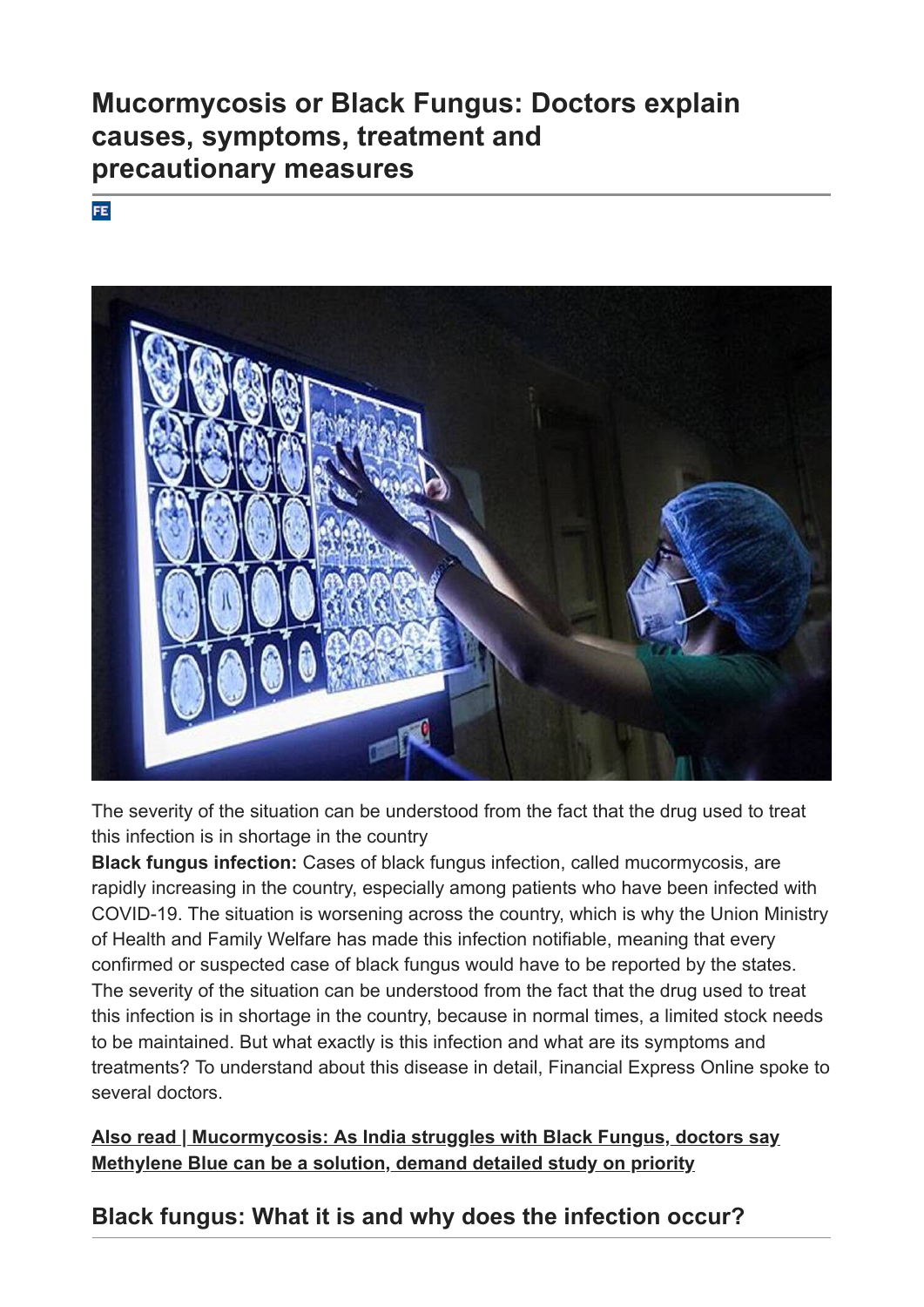Explaining in detail what mucormycosis is, Dr Laxman Jessani, Consultant, Infectious Diseases, Apollo Hospitals Navi Mumbai, said, "Mucormycosis, also known as "black fungus" is an infection caused by the Mucorales mould or fungus, which is often seen in immune-compromised patients (in this case, COVID patients). COVID patients are particularly susceptible because not only does the virus affect the immune system but the drugs used for treatment also suppress their immune responses. The black colour is actually the dead tissue resulting from the fungal infection that invades the blood vessels and destroys them causing tissue death."

Dr Jessani added, "The mould is naturally found in soil, air and even in the nasal passages and mucus of humans. However, it is kept in check by the body's defence mechanisms that are affected due to COVID. The fungus then starts to grow and spread through the nasal passages where it can affect the eyes, palate and even the brain as it erodes facial structures. It can also affect the respiratory tract. It can be fatal if not treated in time with anti-fungal medicines and surgery to remove the affected portions. The disease is not contagious, and doesn't spread from one person to another. Mucormycosis also known as black fungus is actually a misnomer. It is not a true black fungus as it does not produce melanin pigment unlike other black fungus like dematiaceous fungi. In common man's language it is called black fungus as it produces tissue necrosis which is black in colour."

Explaining a little more, Fortis Hospital Bannerghatta Road, Bengaluru's Consultant ENT Specialist Dr Susheen Dutt said, "It is a fungal infection, which is opportunistic and rarely seen in the general population. If you have any form of immunocompromise, then you are at risk. When you are immunocompromised, your immune system's defenses are low, affecting its ability to fight off infections and diseases. It includes diabetes mellitus, or some forms of cancer, or people who are on steroid therapy for any other problem."

Jiva Ayurveda Director Dr Partap Chauhan listed the causes that are leading to rising cases of black fungus in the country, saying, "Excessive use of steroids, uncontrolled blood sugar levels, unhygienic tubes through which oxygen is supplied to the patients and poor nasal and oral care could be the reasons that lead to fungal infection. The use of unclean masks is also considered one of the causes of this fungal infection."

Dr Ashvin Agarwal, Executive Director, Dr Agarwal Group of Eye Hospital added, "Black Fungus affects the skin, lungs, eyes, mouth, and brain. When they infect, they grow in sinuses. In certain cases they can spread from sinuses around the eye or in some cases in the eye."

### **Mucormycosis: How to identify black fungus**

Dr Agarwal listed some symptoms that can be used to identify the infection. "Symptoms of mucormycosis include pain and redness around the eyes and nose, a fever, headache, coughing, vomit with blood in it, black and bloody nasal discharge, pain on one side of the face and in the sinuses, blackish discoloration over the nose, tooth pain, and painful and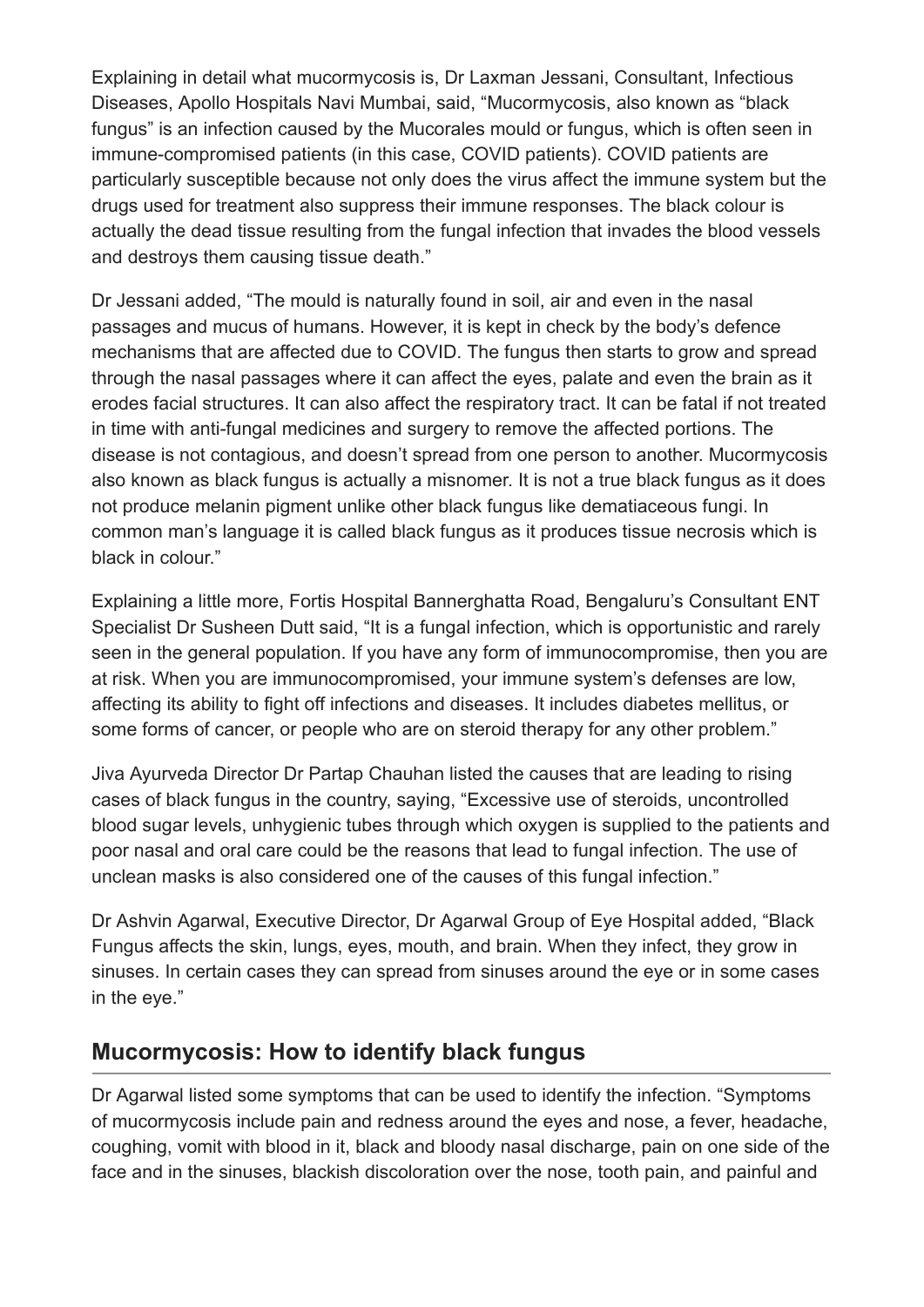blurred vision, double vision, protrusion of the eyeball majority of mucormycosis infections have been seen in Covid patients with diabetes or those with underlying and undetected high blood sugar," the doctor said.

Dr Dutt also said something along the same lines. "The symptoms of Mucormycosis include one-sided nose block, bloodstain, brown-colored secretion from the nose accompanied with swelling of the cheeks, slow progressive swelling of the eyeball, headache, decrease in vision, and then eventually, it can lead to stroke or hemiplegia. Educating patients about the symptoms is crucial as it will help in the early detection of the condition."

Dr Chauhan said, "It is important to identify the fungal infection in the early stage. The infection generally starts from the nose and then spreads to cheekbones, palate, eyes and can go into the brain. Immediate consultation with the doctor is necessary to avoid complications"

### **Precautions that must be taken**

"Patients, especially those with diabetes, those on immunosuppresants and steroids, or any condition that affects the immune system need to take precautions like controlling high blood sugar levels, monitoring blood sugar level regularly and using steroids and antifungal medicines only when prescribed by the doctor," Dr Jessani said.

Dr Agarwal also gave some more precautionary measures that people must follow, saying, "Considering the strong and growing Covid-eye connection, people should begin using goggles and facial protection, while following other standard Covid appropriate behaviour and guidelines such as wearing masks, maintaining physical distancing, and frequent washing hands with soap. Along with this, immunity is also of vital importance. It also plays a key role in speeding up recovery even if there is an infection. Hence, make no compromise on good food, stay hydrated, exercise regularly, have enough sleep, and cultivate a stress-free mind. Those with diabetic conditions need to keep an eye on their blood glucose level."

"Some of the other protective measures the public can take against mucormycosis are avoiding dusty construction sites, and handling soil, moss, manure only with gloves. One must wear shoes, long trousers, and long sleeved shirts while engaged in activities such as gardening. Maintaining personal hygiene thorough scrub baths is also useful," he added.

Dr Chauhan gave some Ayurvedic precautions that can be followed. "If you are suffering from COVID, it is important to maintain good oral and nasal hygiene. Steaming is advised. Putting 2 drops of Anu Oil in each nostril once a day is also good. Oil pulling is recommended for oral hygiene. You can practice it by taking one tablespoonful of sesame oil in your mouth and swish it around for a few minutes and then spit it out. Put 2 drops of rose water in each eye. You can also put one drop of pure cow ghee in each eye. The use of Ayurvedic eye drops and Ayurvedic toothpaste is good. Make a paste of rock salt and mustard oil and gently rub it on your gums and teeth. A paste of turmeric in sesame oil